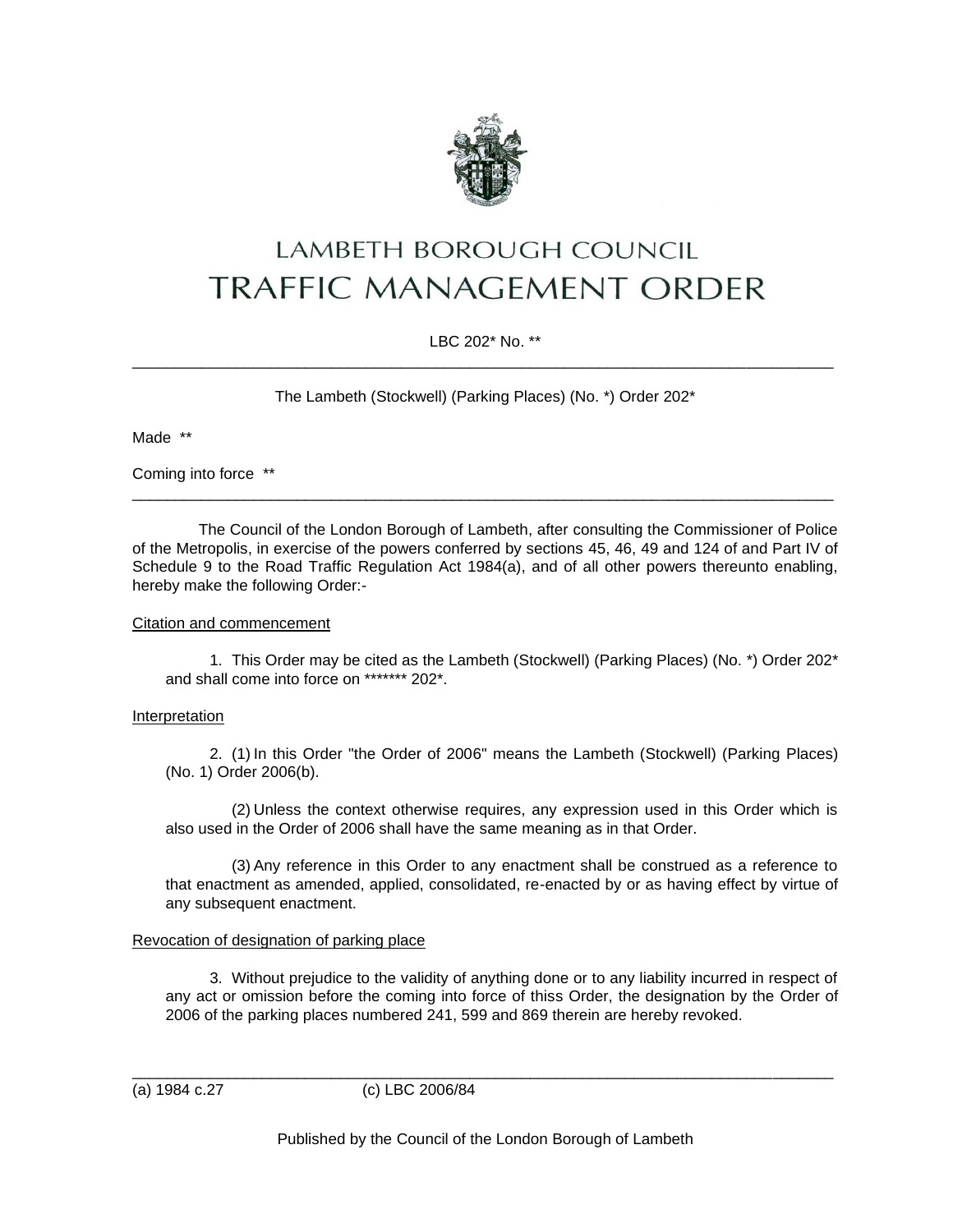#### Designation of parking places and application of the Order of 2006 thereto

4. (1) Each area on a highway comprising the length of carriageway of a street specified in column 2 of the Schedule to this Order and bounded on one side of that length by the edge of the carriageway and on the other sides by a white line marking is designated as a parking place.

(2) The reference in this Article to a white line marking shall be construed as a reference to the white line marking (either broken or continuous) provided for in Schedule 7 to the Traffic Signs Regulations and General Directions 2016(a) or, if applicable, authorised by the Secretary of State by virtue of section 64 of the Road Traffic Regulation Act 1984.

(3) The provisions of the Order of 2006 (other than Articles 3, 15 and 62) shall apply to the areas designated as parking places by this Order as if in those provisions any reference to a parking place included a reference to an area designated as a parking place by this Order and as if any reference to Schedule 7 to the Order of 2006 included a reference to the Schedule to this Order.

Installation of ticket parking meters, placing of traffic signs, etc.

- 5. The Council shall:-
	- (a) place and maintain traffic signs indicating the limits of each parking place referred to in the Schedule to this Order;
	- (b) place and maintain in or in the vicinity of each parking place referred to in the Schedule to this Order traffic signs indicating that such parking place may be used during the permitted hours for the leaving only of the vehicles specified in Article 4(6) of the Order of 2006;
	- (c) carry out such other work as is reasonably required for the purposes of the satisfactory operation of each parking place referred to in the Schedule to this Order.

Dated this \*\*\*\*\*\*\* day of \*\*\*\*\*\*\*\*\*\*\* 202\*.

Ben Stevens Highway Network Manager

\_\_\_\_\_\_\_\_\_\_\_\_\_\_\_\_\_\_\_\_\_\_\_\_\_\_\_\_\_\_\_\_\_\_\_\_\_\_\_\_\_\_\_\_\_\_\_\_\_\_\_\_\_\_\_\_\_\_\_\_\_\_\_\_\_\_\_\_\_\_\_\_\_\_\_\_\_\_\_\_\_

(a) S.I. 2016/362